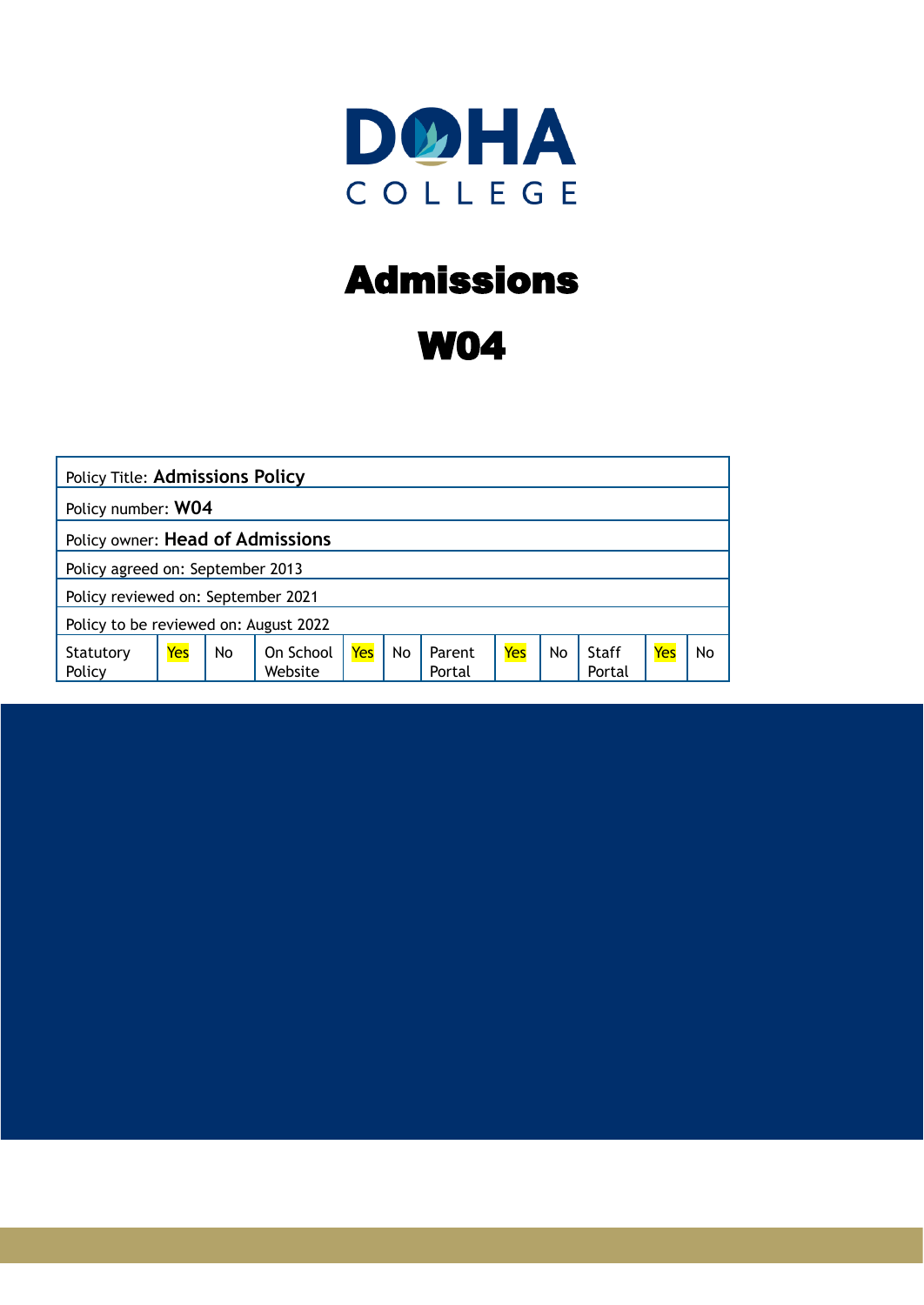

## **CONTENTS**

| Overview                       | 3 |
|--------------------------------|---|
| Criteria                       | 3 |
| Transition                     | 4 |
| Summary                        | 4 |
| Record of revisions to policy  | 4 |
| Addendum - Corporate Agreement | 6 |

Reference Number: W04 Page 2 of 7

Admissions Effective Date: September 2013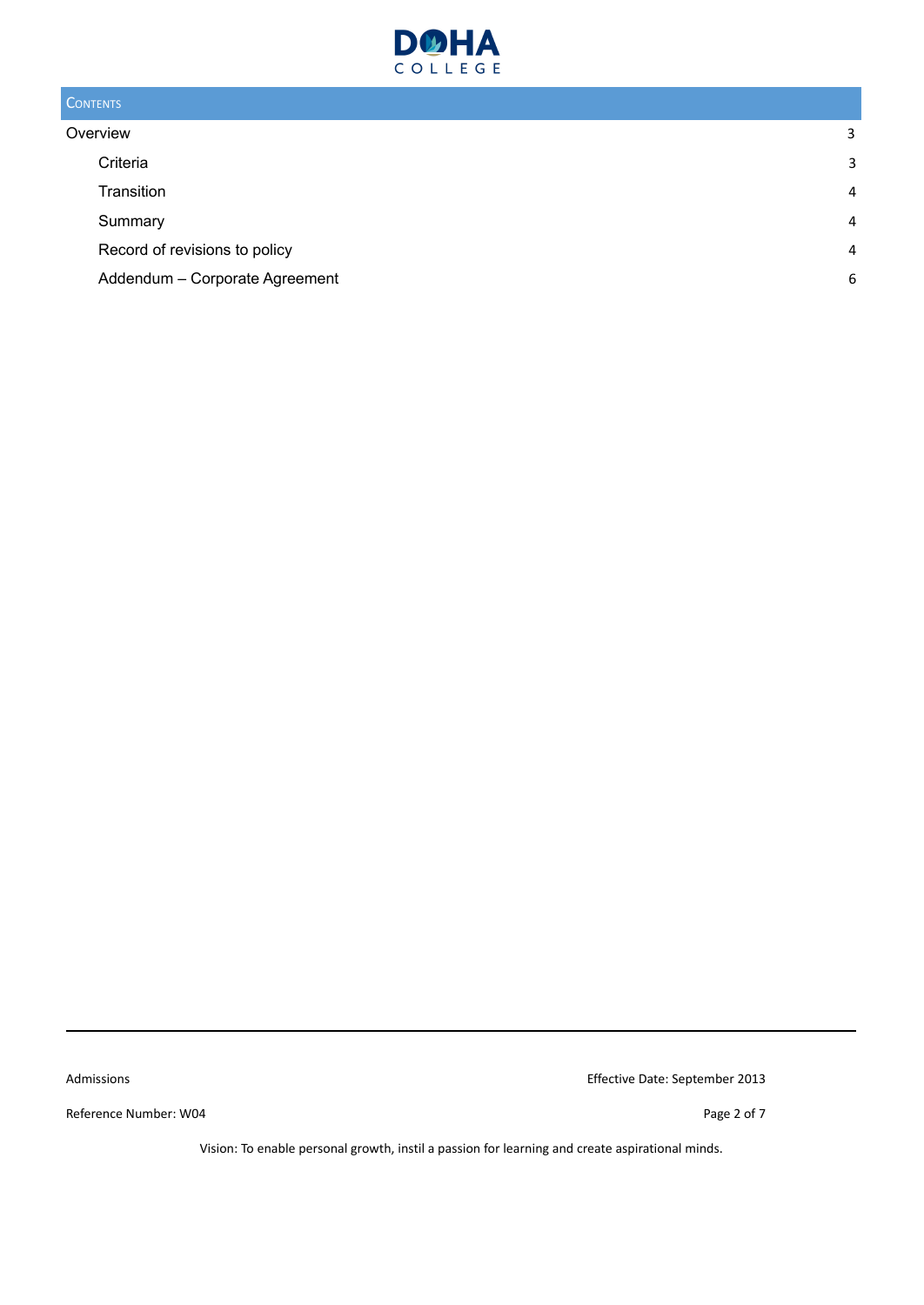

#### ADMISSIONS 1.2

#### <span id="page-2-0"></span>**OVERVIEW**

To ensure that the criteria and process for entry into Doha College is clear, transparent, and appropriately documented. The admissions policy should allow all stakeholders to fully understand how a prospective student can enter the college.

Doha College is committed to safeguarding and promoting the welfare of children and young people and expects all staff and volunteers to share this commitment. Our commitment is underpinned by robust processes and procedures that seek to maximise opportunity, minimise risk and continuously promote a culture of safeguarding amongst our workforce and **treats all applications with equity.**

#### <span id="page-2-1"></span>**CRITERIA**

Doha College is an academically selective entry school maintaining a clear and consistent focus on educational excellence. Admission to Doha College is subject to a number of entrance criteria, which can vary according to the child's age and the availability of school places.

The admission of a child to Doha College must always be a fair and consistent process based on all the information that is made available. Testing on entry provides important data but we also ask that parents submit up to date, detailed reports from their child's current school.

In the interests of transparency, the following guiding principles are applied to each application received:

- − Has the applicant demonstrated an appropriate level of English language and literacy?
- Has the applicant successfully completed a full entrance assessment?
- − Is the applicant the son or daughter of a British Embassy sponsored or Doha College sponsored parent?
- − Does the applicant have one or more siblings already enrolled at or applying to Doha College?
- − Has the applicant recently studied in an English National Curriculum school or in an English-medium school?
- Does the applicant demonstrate additional talents or skills that can be developed further at Doha College, including but not limited to – sporting, musical, artistic, linguistic and leadership.

Admissions Effective Date: September 2013

Reference Number: W04 Page 3 of 7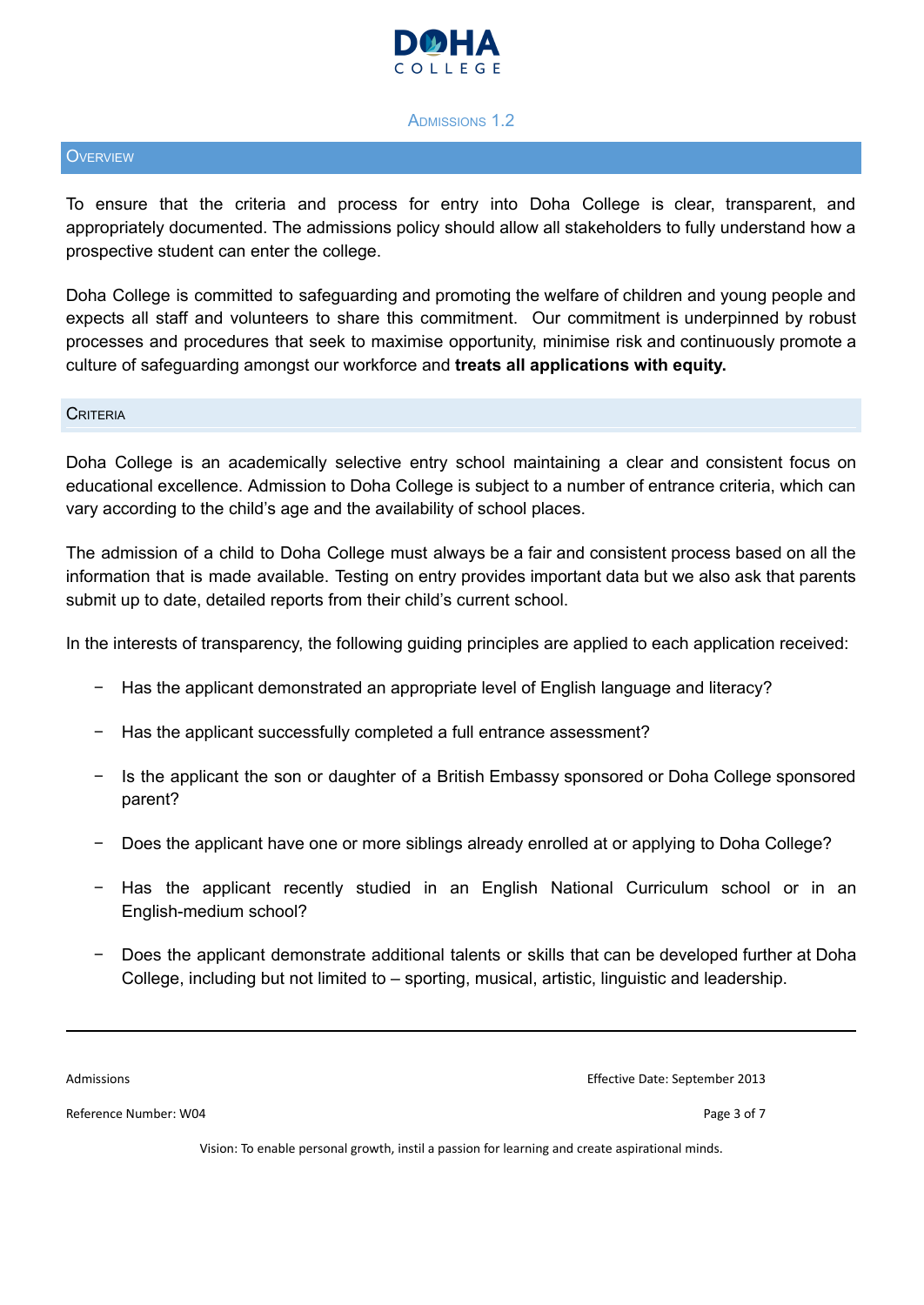

#### <span id="page-3-0"></span>**TRANSITION**

Students enrolled at Doha College are expected to advance to the next year group at the end of each academic year. There is currently no automatic transition between key stages, however most of our students do progress through the key stages without any difficulty.

Students who do not make the expected progress, in line with their stage and English National Curriculum expectations, may be offered additional learning support targeted at the area(s) which are causing most difficulty. Parents will be informed well in advance if there is a chance that a student may not meet the standard required to progress to the next key stage.

<span id="page-3-1"></span>**SUMMARY** 

Doha College is an academically selective school and waiting lists for all year groups are rank ordered based on academic ability as determined by a combination of Cognitive Ability Testing, public examination results, interviews, school reports, behaviour and academic reference.

Students who pass the criteria for admission will, if there is no age-appropriate place, be placed on a waiting list.

Siblings on waiting lists will be given priority over those student applicants without siblings.

Open places are **not** offered on a 'first come – first served basis'.

The final decision regarding admission into Doha College or from one Key Stage to the next sits exclusively with the Doha College Leadership Team.

<span id="page-3-2"></span>

| <b>RECORD OF REVISIONS TO POLICY</b> |  |
|--------------------------------------|--|
|--------------------------------------|--|

| <b>Revision Date</b> | <b>Description</b>                      | <b>Sections Affected</b> |  |
|----------------------|-----------------------------------------|--------------------------|--|
| December 2013        | Alteration to final decision<br>making. | 3.3 added                |  |
| May 2016             | Sibling consideration                   | 3.2, 3.3, amended        |  |
| September 2017       | Behaviour reference                     | 3.1 amended              |  |
| September 2017       | <b>Addendum Corporate</b><br>Agreement  | 3.2, 5 added             |  |

Admissions Effective Date: September 2013

Reference Number: W04 Page 4 of 7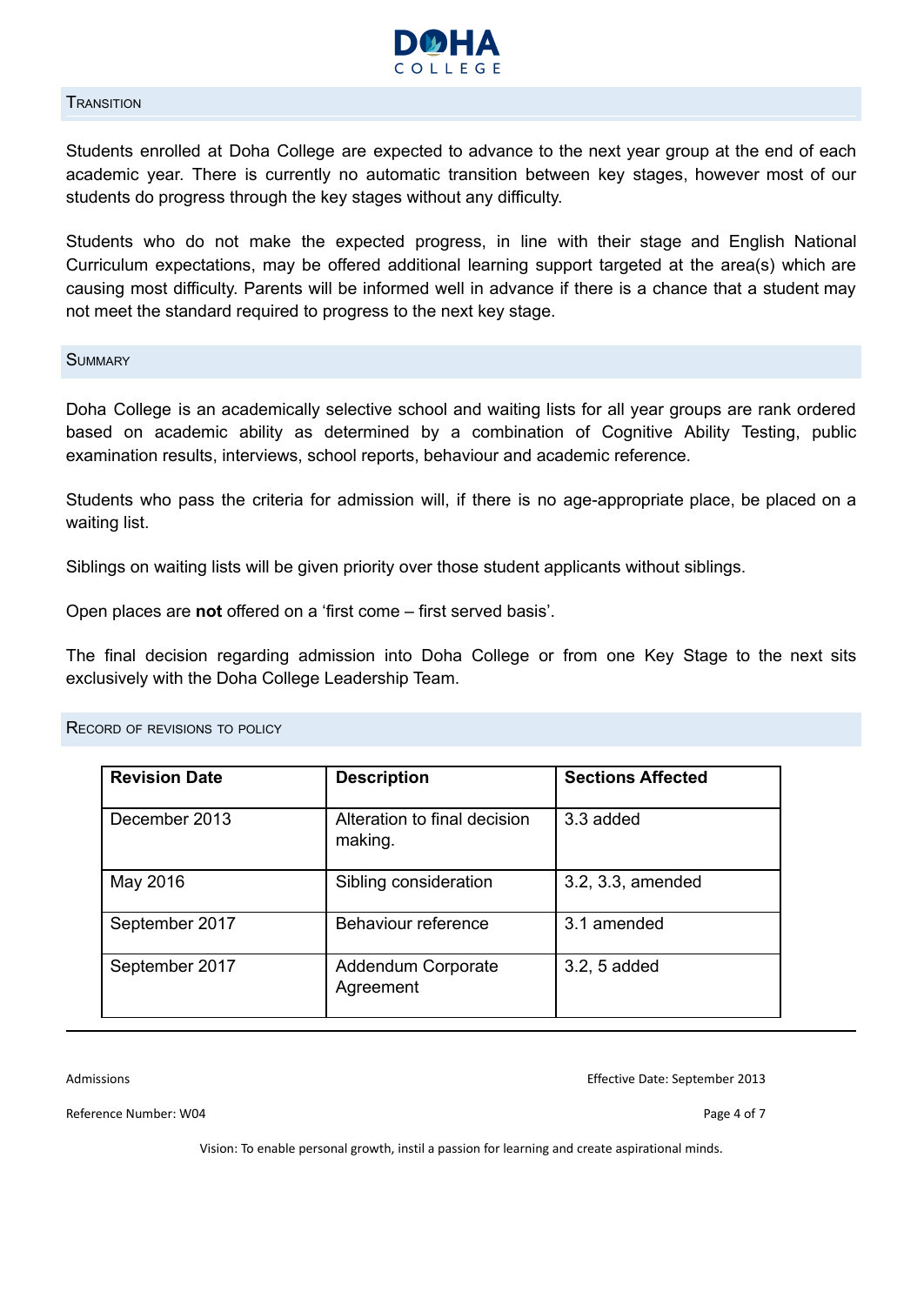

| March 2020  | Title change                                     |          |
|-------------|--------------------------------------------------|----------|
| August 2021 | Add in treating all<br>applications with equity, | Overview |
|             | Removed British passport<br>requirement          | Criteria |

Reference Number: W04 Page 5 of 7

Admissions Effective Date: September 2013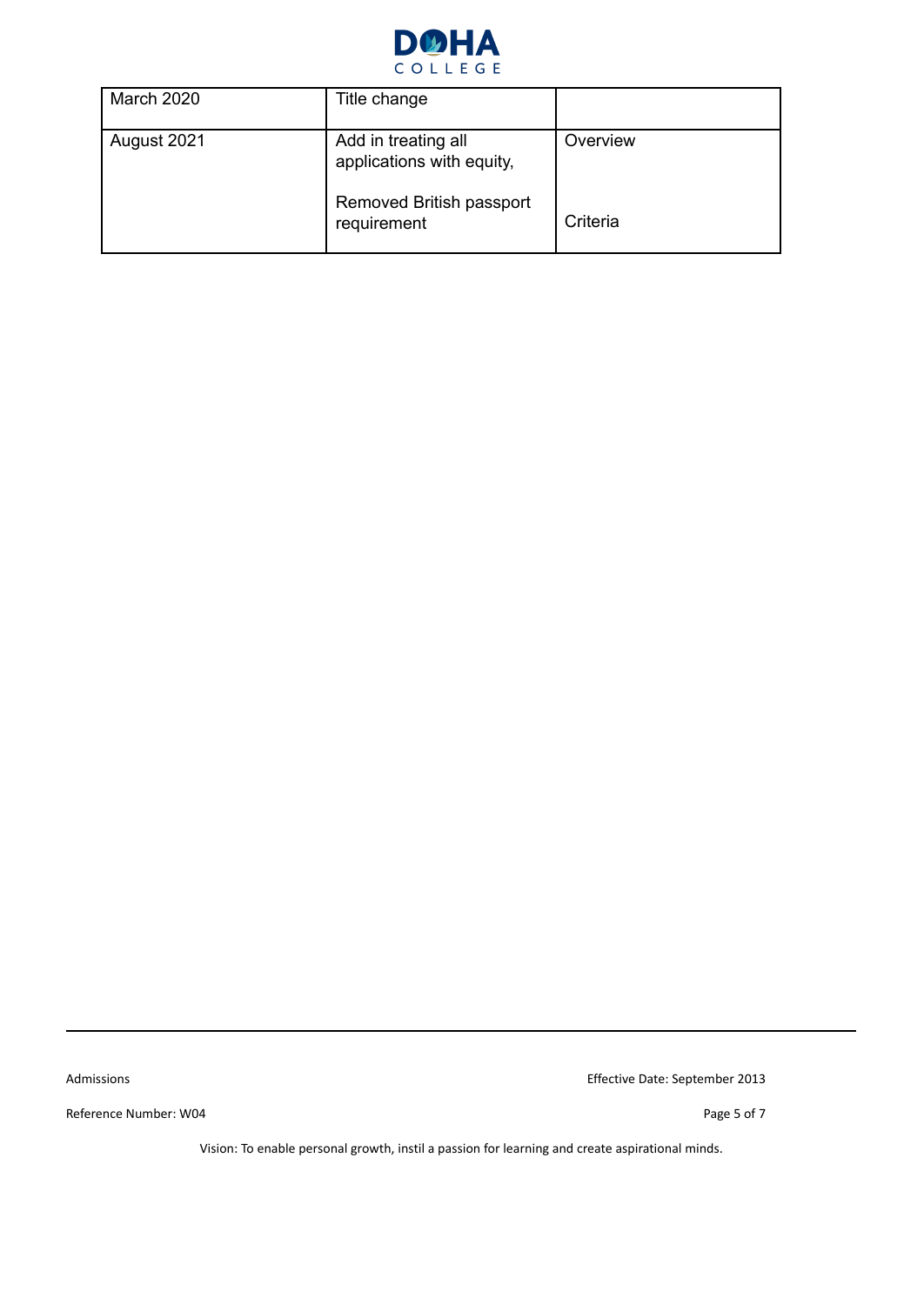

### <span id="page-5-0"></span>ADDENDUM – CORPORATE AGREEMENT

Applicants falling under a corporate agreement are exempt from the shortlisting process and guaranteed an entrance assessment.

Only applicants meeting the entry requirements are eligible to be considered for allocation of places under the corporate agreement.

Applicants meeting the entry requirements and falling within the scope of the corporate agreement will be offered immediate places IF there are unallocated places from the corporate reserved places.

If corporate reserved places are not available, applicants within the scope of the corporate agreement, meeting entry requirements by means of the entrance assessment would receive priority on the waiting list after British Embassy sponsored staff and siblings.

Reference Number: W04 Page 6 of 7

Admissions Effective Date: September 2013